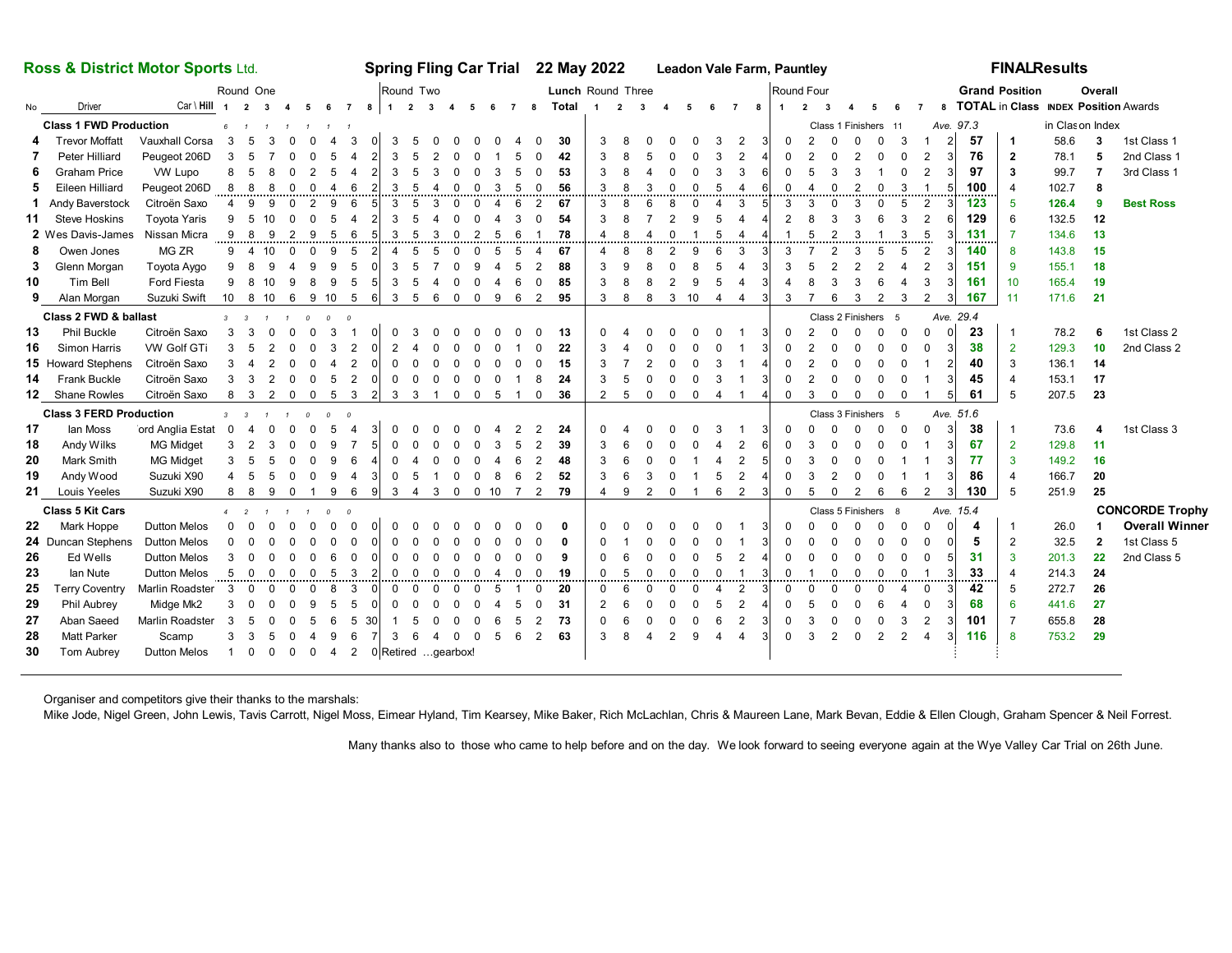Late Entries or Class Changes are best put on a row **inserted amid** the class concerr Then Copy formulae from row above from Lunch Total through Overall Posit

Until inputs complete, keep all rows in Comp. No. order and columns AP and AO Hidc Any **Non-finisher** must have all cells deleted from retirement through Col

For INDEX calculation and Overall positions

Check number of **Finishers** in each Class; correct cell displayed if nec. The Index calculation works for up to

Then **sort** each Class in turn by Grand Total marks lost Only then UNhide columns AP & AO to reveal Index and Overall Position